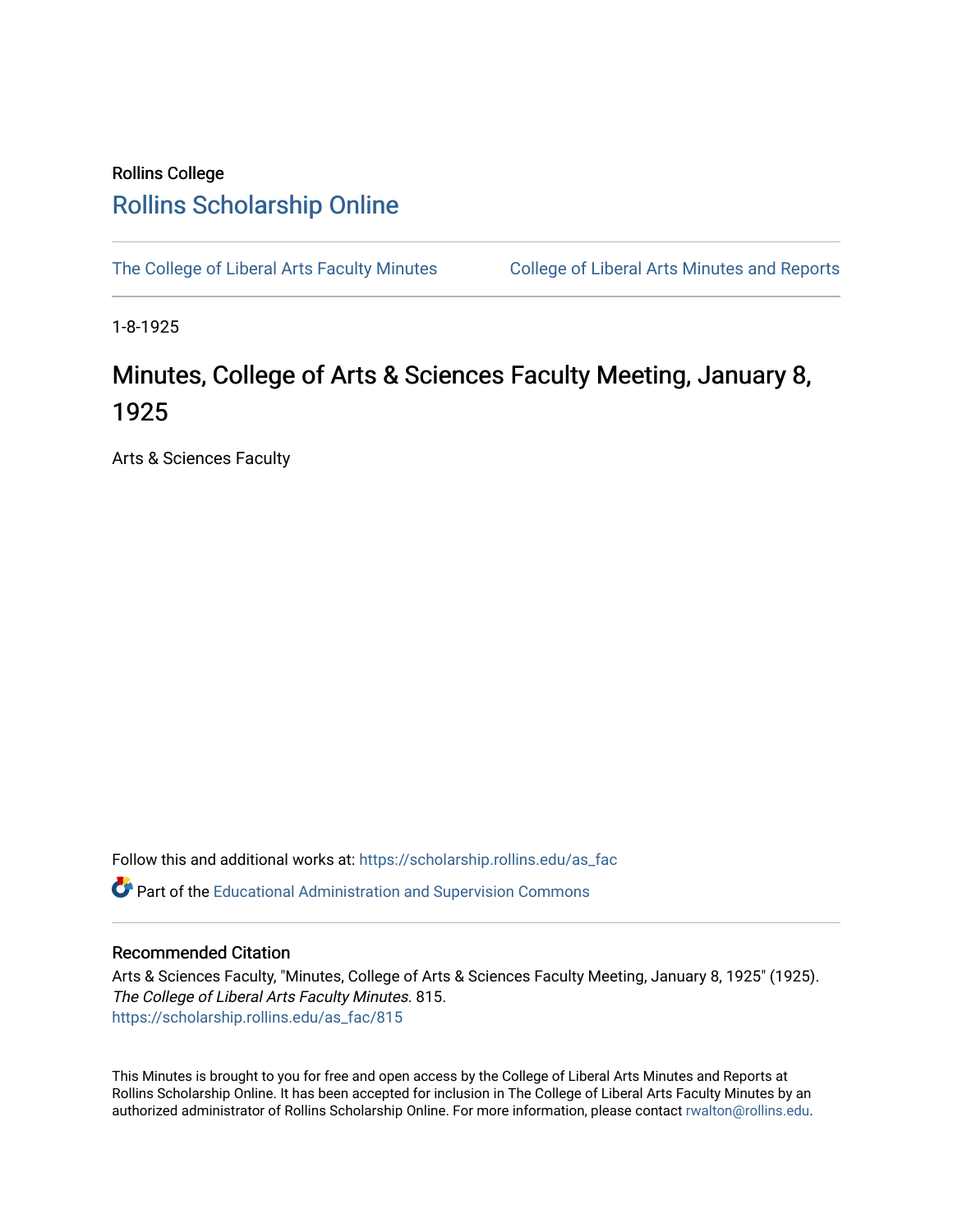The third faculty meeting of the year was held at 3:30 *on* January 8, 1925, in the President's office and was opened with prayer by Dr. Taintor.

Present: Mrs. Bingeman, Mrs. Cass, Dr. Dresch, Dr. Feuerstein, Mrs. Grey, Prof. Harris, Mr. Hanna, Mr. Hill, Prof. Jaynes, Miss Jones, Miss Lingenfelder, Miss Niles, Mrs. Podmore, Dean Sprague, Prof. Shiver, Prof. Spaulding, Miss Schenk, Mrs. Taintor, Dr.Taintor, Dean Treat, Dr. Uphof, President Weir, Prof. Weinberg, Miss Wallace.

The minutes of the last meeting were read and approved.

Dean Sprague's report: a number of students are delinquent at this time and their names will be given to any member of the faculty who may be interested in any particular case.

Points brought out by President Weir:

Second sem9ster schedule: instructors are asked to **file** a list of their courses for the second semester with the Registrar at once so that the schedule may be made up. *<sup>A</sup>*list of text books Will also be needed, so that the local pharmacy may order them in ample time for class use.

**Dates** for final examinations of present semester: Jan. 28 to 31st, inclusive. *A* motion to extend the two hour period to two and onehalf hours was lost and the examination period remainstwo hours.

In case a student misses his examination he will be required to pay \$5 for the privilege of taking the examination at a later date.

Reports of Commit **tees:** 

---------------~

 $Catalo$ g: Chairman Harris reported the receipt of more material which will soon be ready to be turned over to the office.

Schedule and Curriculum: Chairman Sprague reported that the Committee had discussed the schedule and curriculum and that the final draft was practically ready for the catalog.

Social: See attached written report of Chairman Treat on rushing season regulations.

Chairman Treat also reported that the football formal would be held *on*  the evening of January 14, at the Woman's Club.

Dr. Dresch asked that students be required to remain in class rooms at least ten minutes after the beginning of the class hour when instructors are tardy. After discussion President Weir announced that he would issue an executive order requiring students to report to class rooms immediately after the blowing of the first bugle and remain there throughout the class hour whoth **er** the instructor be present or not. It was further decided that students should leave class rooms im-